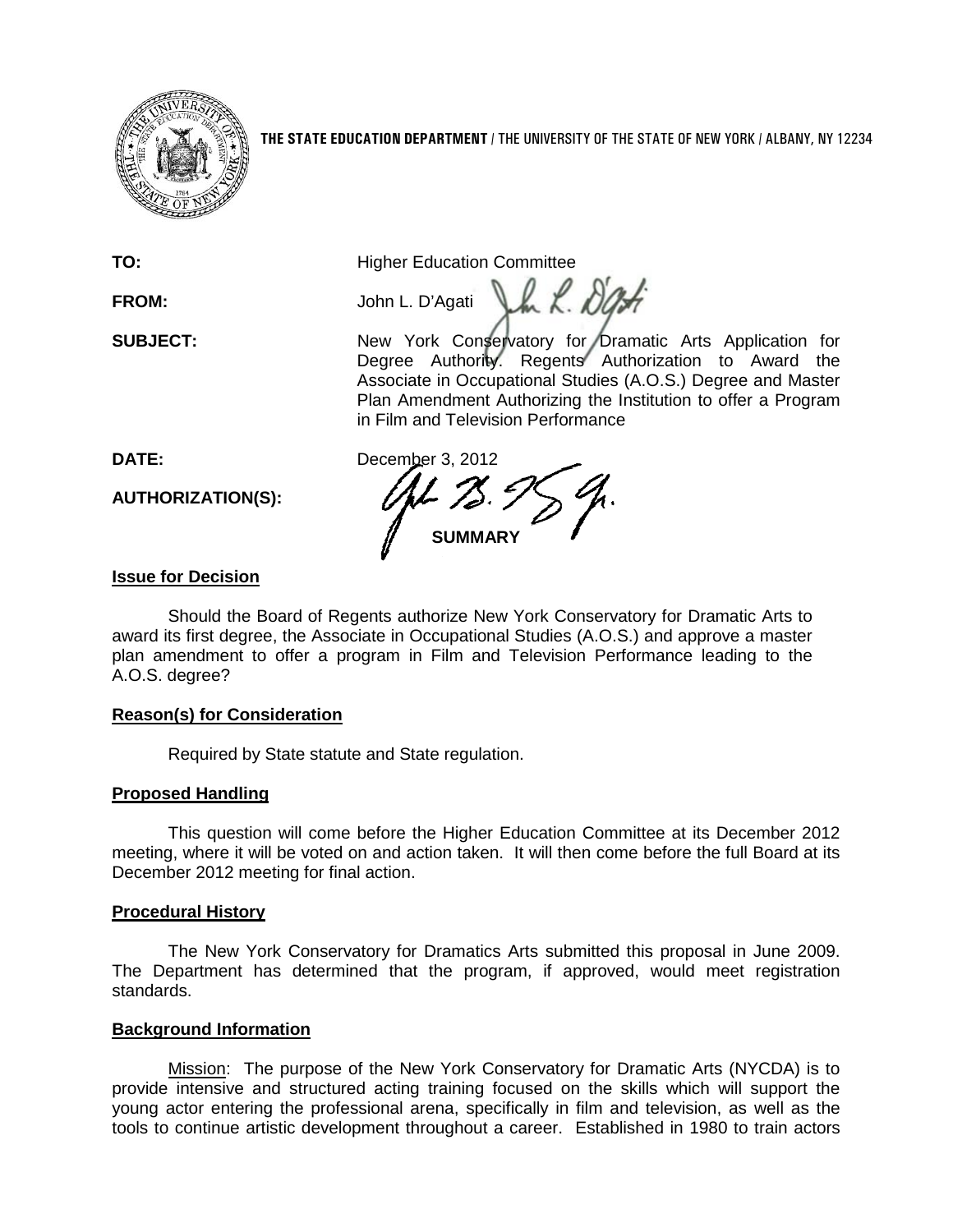for television commercials, the Conservatory developed a two-year non-credit program of study in the 1990's.

In 1995, the Conservatory received initial accreditation by the National Association of Schools of Theatre (NAST) and currently is in good standing with this nationally recognized accreditation body.

Curriculum: The degree program proposed by the Conservatory is based on the twoyear Film and Television Performance Program which NYCDA currently offers as a non-degree granting institution. The Film and Television Performance Program leading to the A.O.S. degree would require the completion of 65 credits and emphasize proficiency in film and television performance. Coursework would include voice and movement training, acting training in several schools of technique, film history, business skills, camera technique, voice-over technique, and new media.

Students: To encourage admission of the best and most suitable candidates for its training, NYCDA conducts wide-ranging scouting endeavors. These efforts ensure a broad range of ethnic, regional and cultural backgrounds in the student body, and provide opportunities to groups who may not otherwise have access to New York-based education. Enrolled students come from all over the United States. A completed application includes: a successful audition and interview, proof of high school graduation or GED, demonstrated English fluency and literacy, two letters of recommendation (one personal and one professional) and academic transcripts from all schools attended. In the 2011-2012 academic year, NYCDA enrolled 185 first-year students of whom 151 were invited back for further study after their initial Platform year. Of those students who chose to audition for the supplementary Theater Year for 2012-2013, 23 were accepted. Of the combined Platform Year and Theater Year students seeking places in the final Film and Television Year for 2012-2013, a total of 160 were invited to return. The Conservatory anticipates first year enrollment of 200 students, rising to 250 firstyear students by the fifth year. Enrollment substantially beyond this number would require additional facilities.

Although the Conservatory does not award credit for its coursework, a number of NYCDA graduates, upon individual application, have had coursework from the Conservatory accepted for credit at other institutions. This group includes Adelphi University, University of Northern Colorado, SUNY New Paltz, Columbia College, Marymount Manhattan College, Occidental College, Virginia Commonwealth College, SUC at Buffalo and Oregon State University. Attainment of degree-granting status should additionally extend opportunities for NYCDA graduates to further their studies. Current NYCDA students have expressed overwhelming support for the idea of earning an Associate in Occupational Studies degree.

Faculty: NYCDA's faculty includes 9 full-time and 33 adjunct instructors. Faculty educational credentials are commensurate with those of other institutions offering degreegranting programs with similar content. The majority of faculty hold degrees from major universities, including two Master of Fine Arts (the terminal degree in Acting) from New York University, two from the Yale School of Drama and four from Columbia University. NYCDA's faculty members have extensive professional experience in their fields. The majority are members of professional unions such as Actors Equity Association (AEA), Screen Actors' Guild/American Federation of Television and Radio Artists (SAG/AFTRA) and/or Society of Stage Directors and Choreographers (SSD&C), all of which require professional competence for membership.

Governance: NYCDA is a free-standing, for-profit institution which has been incorporated in the State of New York since 1981 under the corporate name of the Three of Us. NYCDA has a Board of Directors. Senior administrators comprise an Executive Committee. An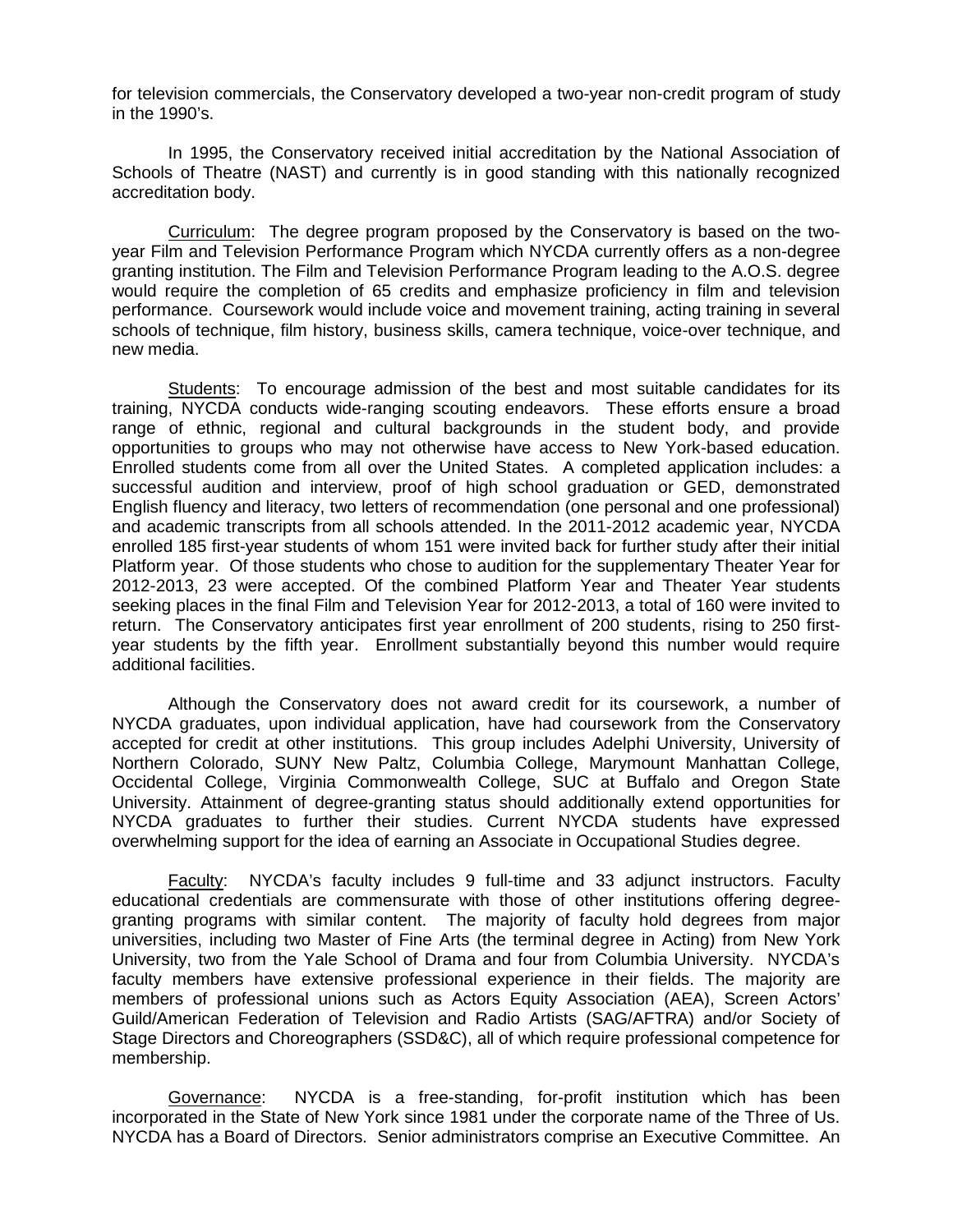Academic Leadership Team, which includes faculty, has essential academic governance responsibilities, including curriculum review and quality assurance.

Facilities: NYDCA occupies three floors covering 10,000 square-feet each, at 39 West 19th Street in Manhattan. The space is divided into 13 studios and classrooms plus administrative and operations offices. The facilities include four multiple-camera studios, two large movement studios, two large teaching studios, two smaller teaching studios, a student lounge, changing rooms and a library. Camera studios are equipped with digital cameras, switchers, flat-screen monitors, and iMac computers for recording on-camera work. Large movement studios are equipped with iPod docks, CD players and wall-mounted speakers. All teaching and camera studios are equipped with basic set elements such as door units, multipurpose blocks, furniture and props. The student lounge includes computers and printers for student use.

The library collection includes reference works, circulating materials focused on plays, screenplays, technique texts, and a liberal arts collection focused on history and literature. A wide-ranging selection of DVDs is available. Students also have access to online serials and databases. NYCDA will participate in the Metropolitan New York Library Resources Council (METRO) to take advantage of the further resources a consortial agreement provides. The library will be staffed by a MLS qualified librarian supported by student workers.

Need: According to the U.S. Board of Labor, growth projected for acting employment for the next decade is expected to be somewhat slower than average. Given this statistic, young actors must prepare themselves with all advantages possible in order to compete in the current market. According to the U.S. Department of Labor, job growth in theater is expected to be slower than in film. Film provides far better pay and career momentum than theater, and television provides the most opportunity of all, by virtue of the fact that more television shows than films are being produced at any given time. NYCDA provides a specific kind of education to meet the particular skill needs for acting for the camera in the digital age.

Film and television opportunities are growing in New York City even while they are shrinking elsewhere in the country. According to a new economic study conducted by the Boston Consulting Group, film and television production in New York City is currently the largest in the city's history. According to the Mayor's Office of Media Development, at least 13 pilots were filmed in New York in the spring of 2012, and 188 films and 140 television series were shot on location during 2011. Currently the film and television industry in New York City employ more than 130,000 people, an increase of 30,000 jobs since 2004. While 40,000 media jobs have disappeared across the country in the past ten years, New York City has gained 40,000 in the same period.

Regents authorization of the Associate in Occupational Studies degree is required because the College is not currently authorized to award any degree title. Master plan amendment is necessary because the proposed program will be the institution's first program in the discipline of the Fine Arts.

A canvass of all degree-granting institutions in the New York City region resulted in no objections to the proposed new college or its programs.

#### **Recommendation**

It is recommended that the Board of Regents authorize the New York Conservatory for Dramatic Arts to award the Associate in Occupational Studies (A.O.S.) degree and to offer a program in Film and Television Performance leading to that award.